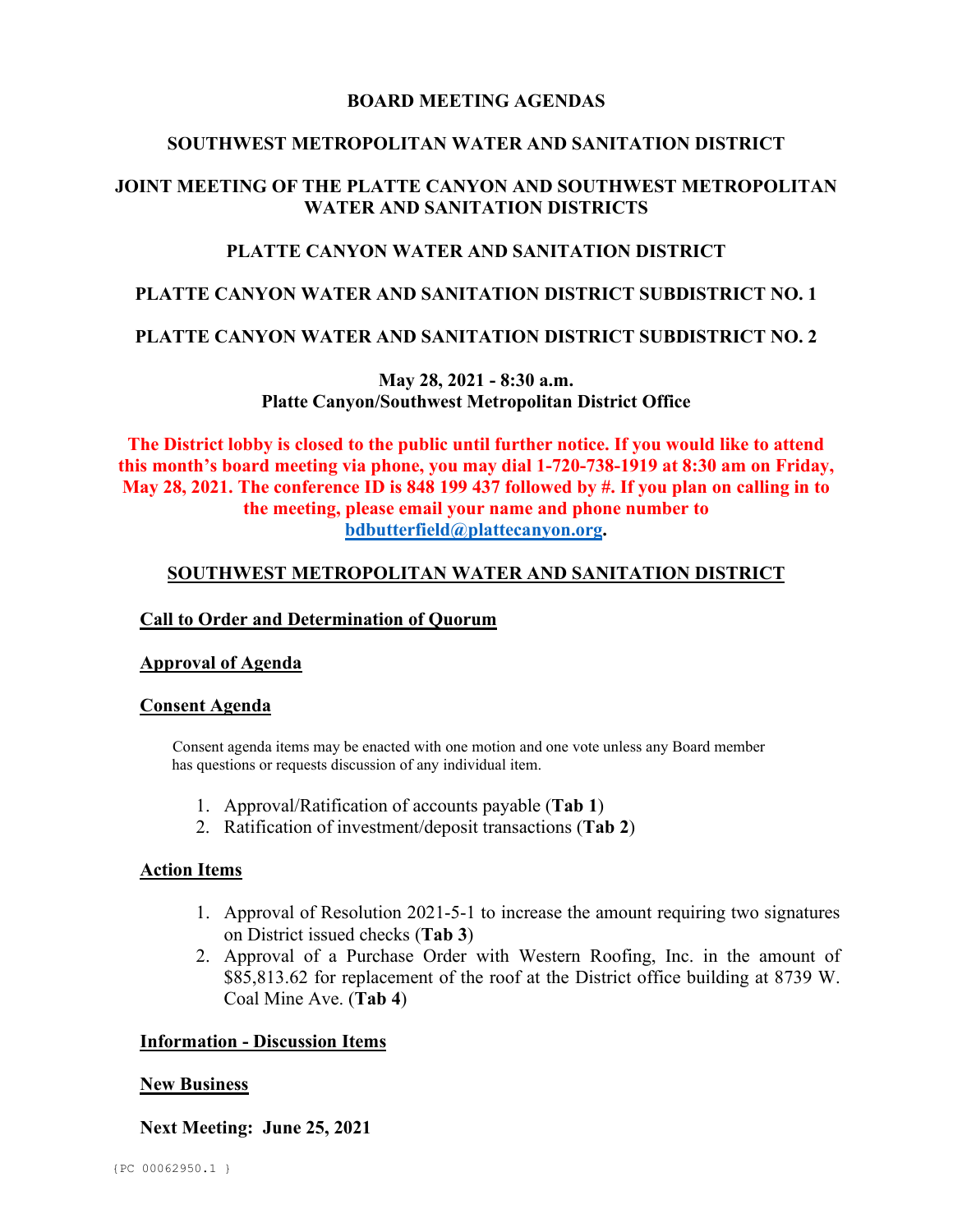# **JOINT MEETING PLATTE CANYON/SOUTHWEST METROPOLITAN**

# **Call to Order and Determination of Quorum**

## **Approval of Agenda**

## **Consent Agenda**

1. Approval of Minutes for the April 23, 2021 Joint Regular Meeting **(Tab 5**)

### **Action Items**

### **Information - Discussion Items**

- 1. Platte Canyon financial statements (**Tab 6**)
- 2. Southwest Metropolitan financial statements (**Tab 7**)
- 3. Platte Canyon investment/deposit report (**Tab 8**)
- 4. Southwest Metropolitan investment/deposit report (**Tab 9**)
- 5. Manager's report (**Tab 10**)
- 6. Operations report (**Tab 11**)
- 7. Construction projects report (**Tab 12**)
- 8. America's Water Infrastructure Act risk and resilience assessments follow up (Executive Session pursuant to C.R.S. 24-6-402(4)(d), specialized details of security arrangements or investigations)

### **New Business**

**Next Meeting: June 25, 2021**

# **PLATTE CANYON WATER AND SANITATION DISTRICT**

# **Call to Order and Determination of Quorum**

### **Approval of Agenda**

### **Consent Agenda**

Consent agenda items may be enacted with one motion and one vote unless any Board member has questions or requests discussion of any individual item.

- 1. Approval/Ratification of accounts payable (**Tab 13**)
- 2. Ratification of investment/deposit transactions (**Tab 14**)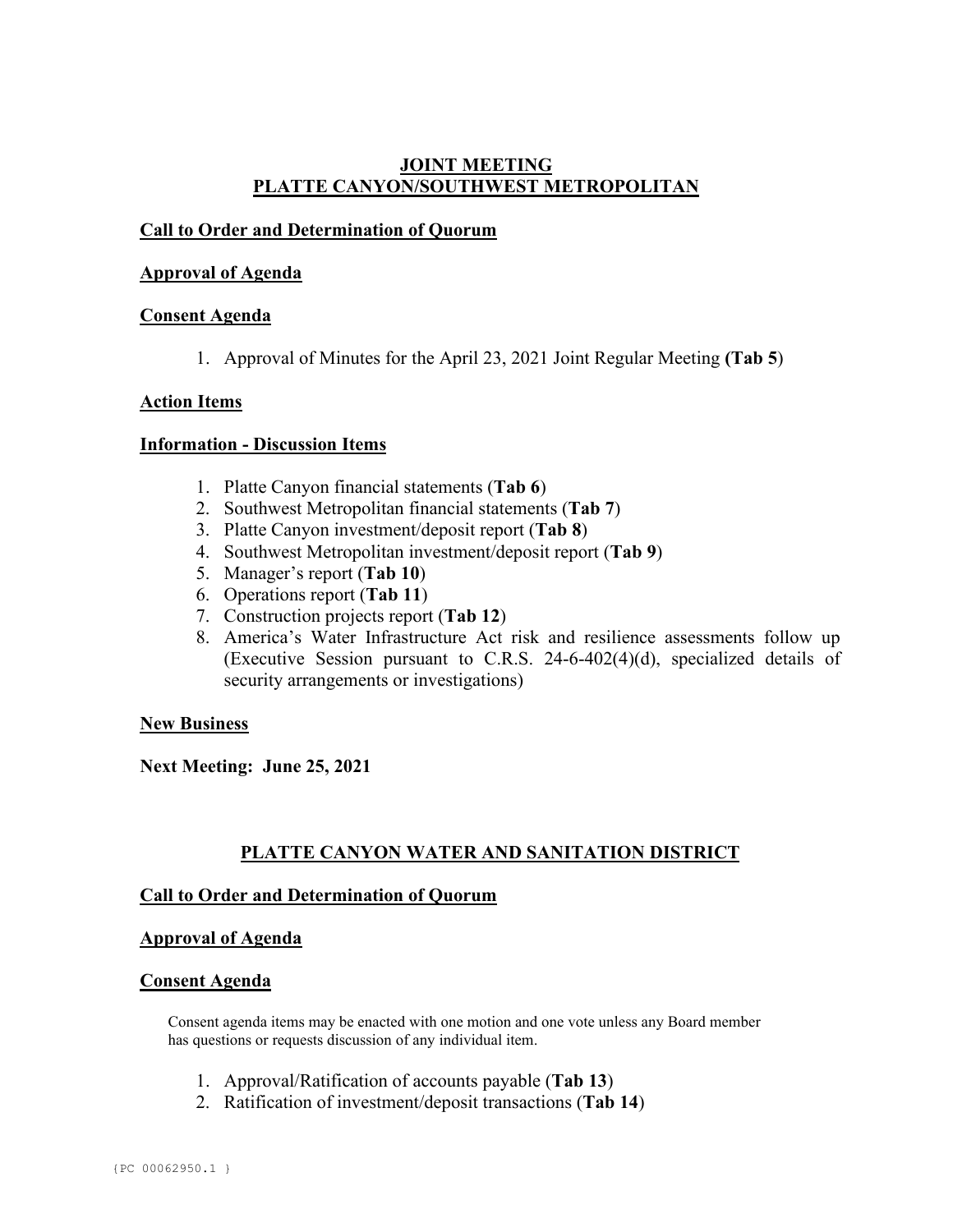## **Action Items**

- 1. Approval of Resolution 2021-5-1 to increase the amount requiring two signatures on District issued checks (**Tab 15**)
- 2. Approval of On-Call Consulting Services Agreement with Patrick Fitzgerald (**Tab 16**)

### **Information - Discussion Items**

1. Dutch Creek Interceptor – claim for damages caused by boring contractor (Executive Session pursuant to C.R.S. 24-60402(4)(b) conference with District attorney for the purpose of receiving legal advice on specific legal questions)

## **New Business**

**Next Meeting: June 25, 2021**

# **PLATTE CANYON WATER AND SANITATION DISTRICT SUBDISTRICT NO. 1**

## **Call to Order and Determination of Quorum**

### **Approval of Agenda**

### **Consent Agenda**

Consent agenda items may be enacted with one motion and one vote unless any Board member has questions or requests discussion of any individual item.

1. Approval of Minutes for the November 20, 2020 Meeting (**Tab 17**)

### **Action Items**

### **Information - Discussion Items**

**New Business**

**Next Meeting: November 19, 2021**